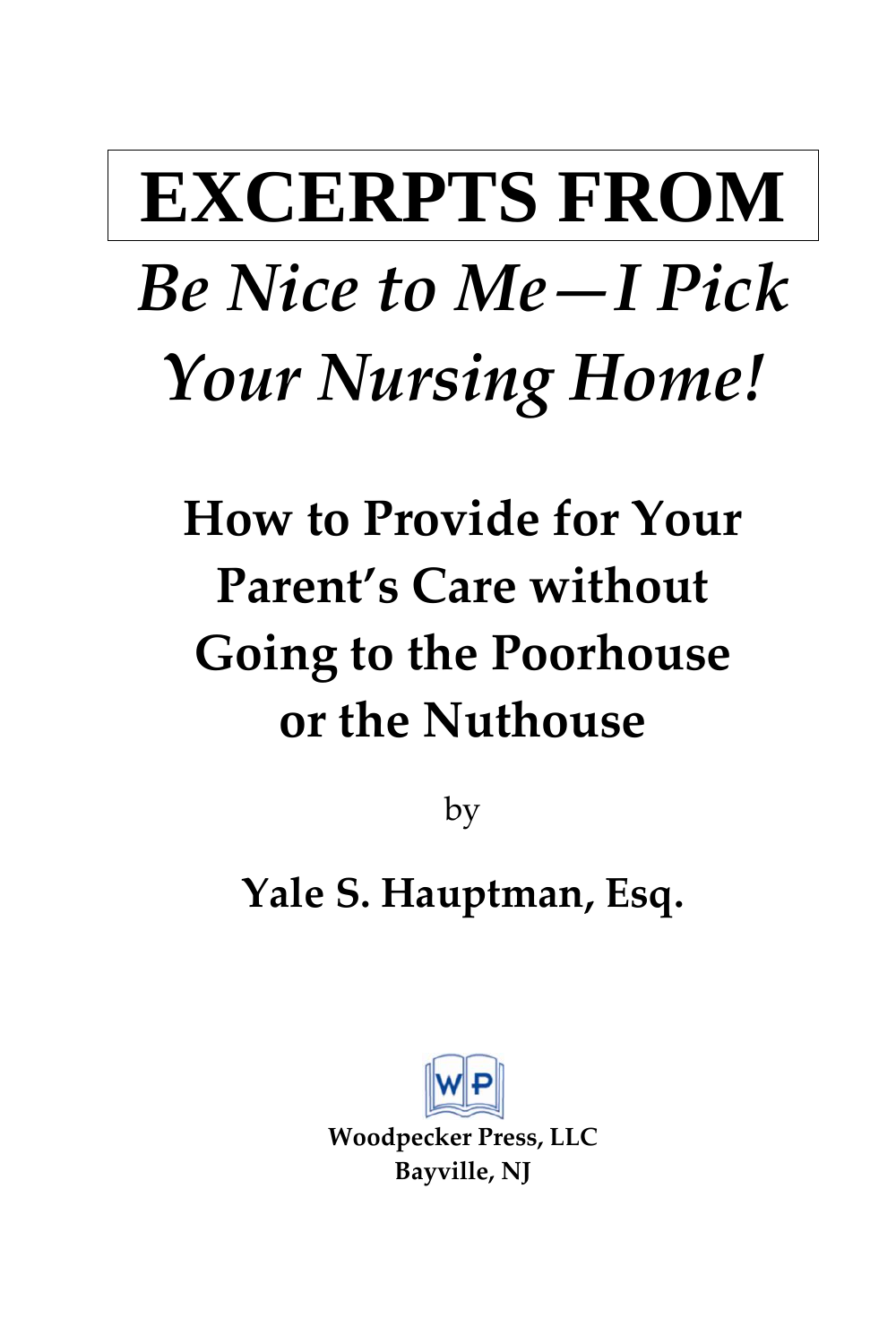### **Table of Contents**

|  | The Difference between Elder Law and Estate Planning 3 |  |
|--|--------------------------------------------------------|--|
|  |                                                        |  |
|  | Is the Recent Change in Social Security Policy         |  |
|  |                                                        |  |
|  |                                                        |  |
|  |                                                        |  |
|  |                                                        |  |
|  |                                                        |  |
|  |                                                        |  |
|  |                                                        |  |
|  | Guilty until Proven Innocent: How the Medicaid System  |  |
|  |                                                        |  |
|  |                                                        |  |
|  |                                                        |  |
|  | Why Good Recordkeeping is so Critical to Medicaid 28   |  |
|  | The Relationship between Gift Taxes and Medicaid30     |  |
|  |                                                        |  |
|  |                                                        |  |
|  |                                                        |  |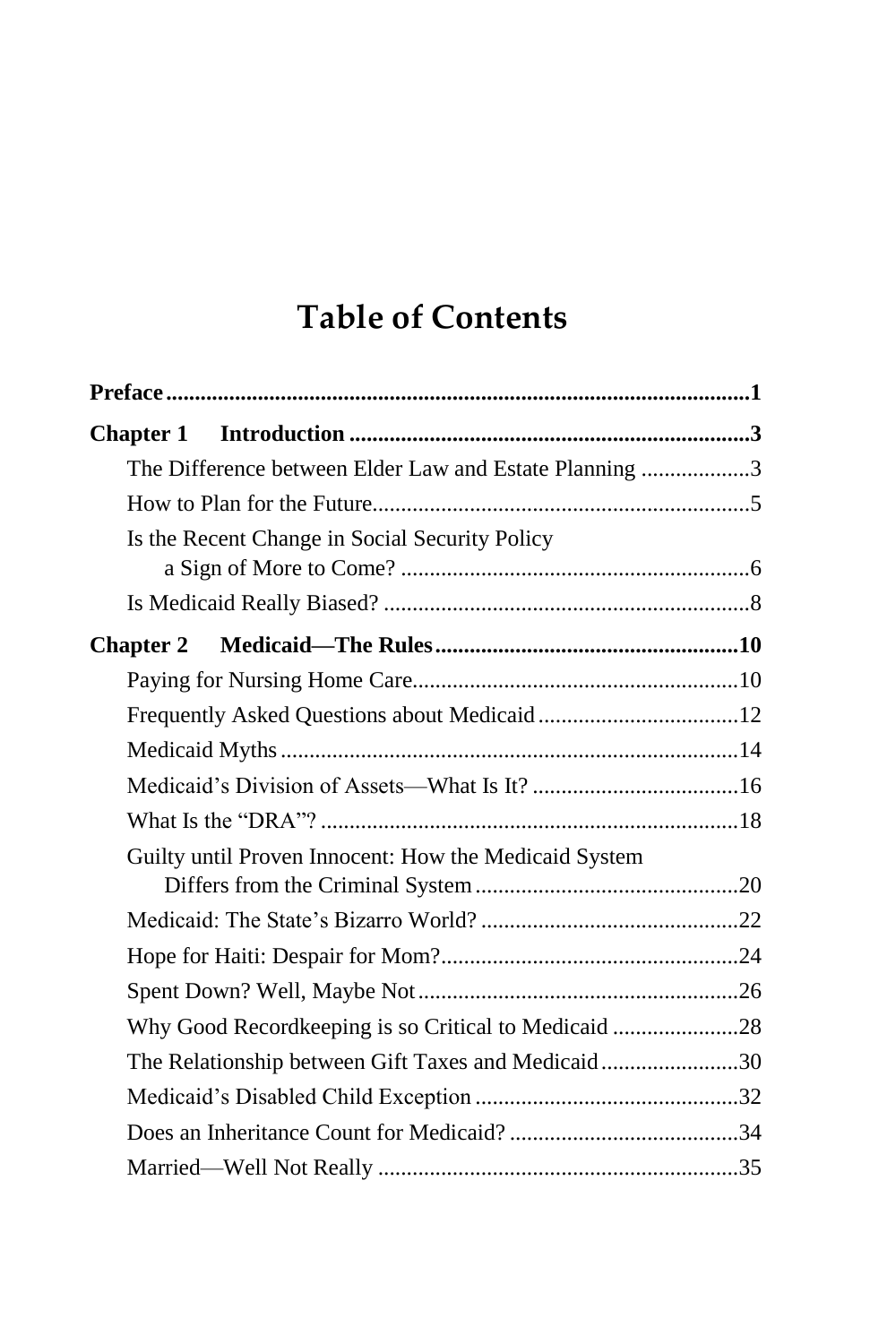| If Dad Needs Nursing Home Care,                                    |  |
|--------------------------------------------------------------------|--|
|                                                                    |  |
| <b>Chapter 3</b>                                                   |  |
| The Risk of Going the Medicaid Application Process Alone41         |  |
| A Medicaid Story that Starts Out Badly but Turns Out Just Fine  43 |  |
| Assisted-Living Medicaid—The Risks of "Going It Alone"45           |  |
| Why Pay Someone to File a Medicaid Application                     |  |
|                                                                    |  |
| <b>Chapter 4</b>                                                   |  |
|                                                                    |  |
|                                                                    |  |
| What is a "Step Up in Basis" and Why Do I Want to Keep It?53       |  |
| How Home Ownership Can Be a Benefit in a Medicaid                  |  |
|                                                                    |  |
| Some Married Couple Spend-Down Options to Consider57               |  |
| How Can the Government Tell Me I Can't Help My Family?59           |  |
|                                                                    |  |
|                                                                    |  |
|                                                                    |  |
| Is My Family Business at Risk Because of Long-Term Care? 66        |  |
| Dad Gets German Reparations Money-Does Mom                         |  |
|                                                                    |  |
| Can I Add My Children's Names to My Bank Account                   |  |
|                                                                    |  |
| Long-Term Care Insurance-How Does Medicaid View It?72              |  |
| The Right Way and the Wrong Way                                    |  |
|                                                                    |  |
| <b>Chapter 5</b>                                                   |  |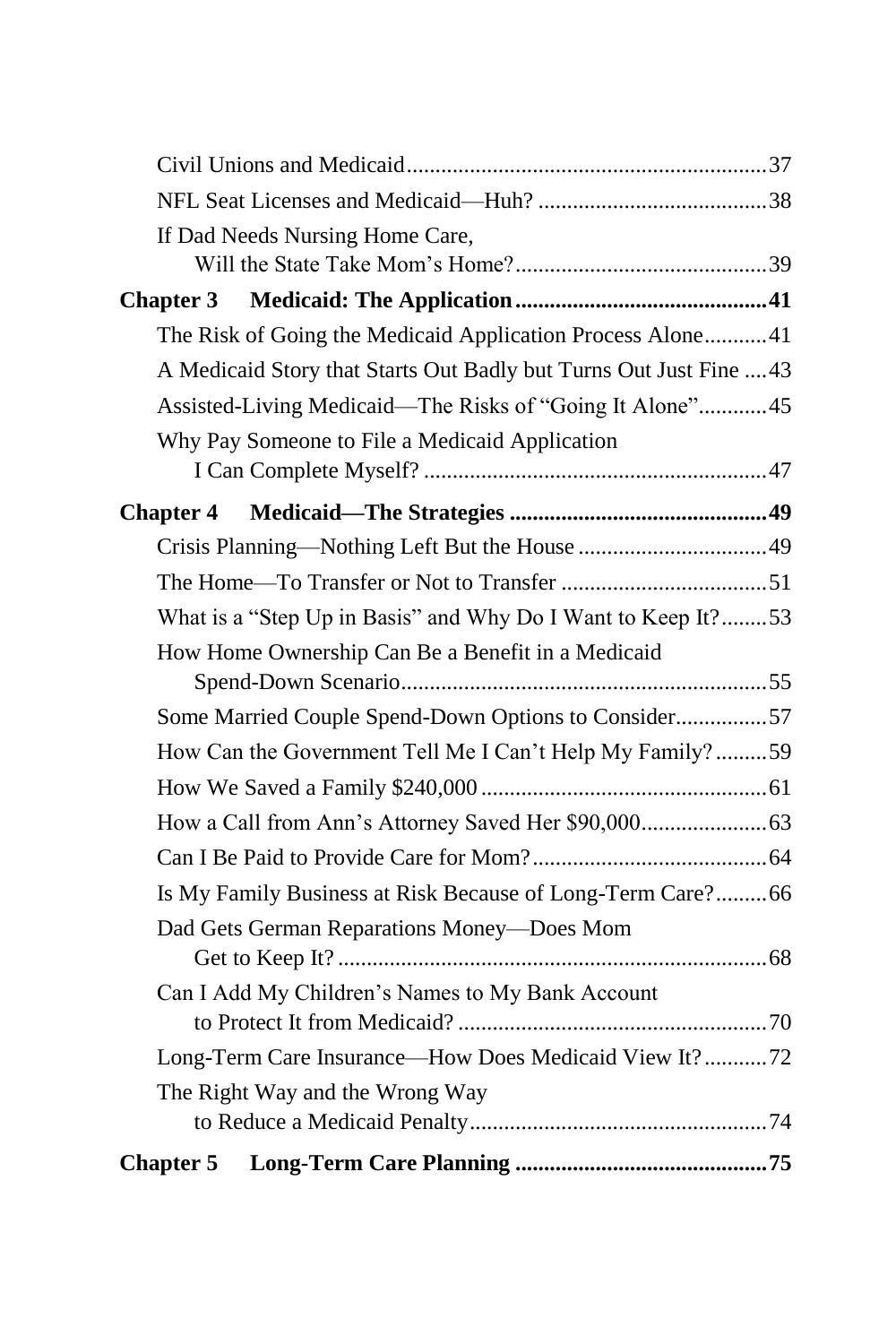| Multigenerational Homes-A Long-Term Care                 |  |
|----------------------------------------------------------|--|
| I've Got a Living Trust, So I've Got                     |  |
| The Second Marriage and How It Impacts Long-Term Care 89 |  |
| Retirement Accounts—Should I Take More than              |  |
| "But Mom Won't Live to One Hundred-Or Will She?"93       |  |
|                                                          |  |
|                                                          |  |
|                                                          |  |
|                                                          |  |
|                                                          |  |
|                                                          |  |
| If We Move to a New State, Do I Need a New Will?103      |  |
|                                                          |  |
| How Long-Term Care Can Destroy an Estate Plan 106        |  |
| What Michael Jackson and Yung-Ching Wang                 |  |
|                                                          |  |
| I Don't Have an Estate Tax Problem-Do I? 111             |  |
| <b>Chapter 7</b>                                         |  |
|                                                          |  |
|                                                          |  |
|                                                          |  |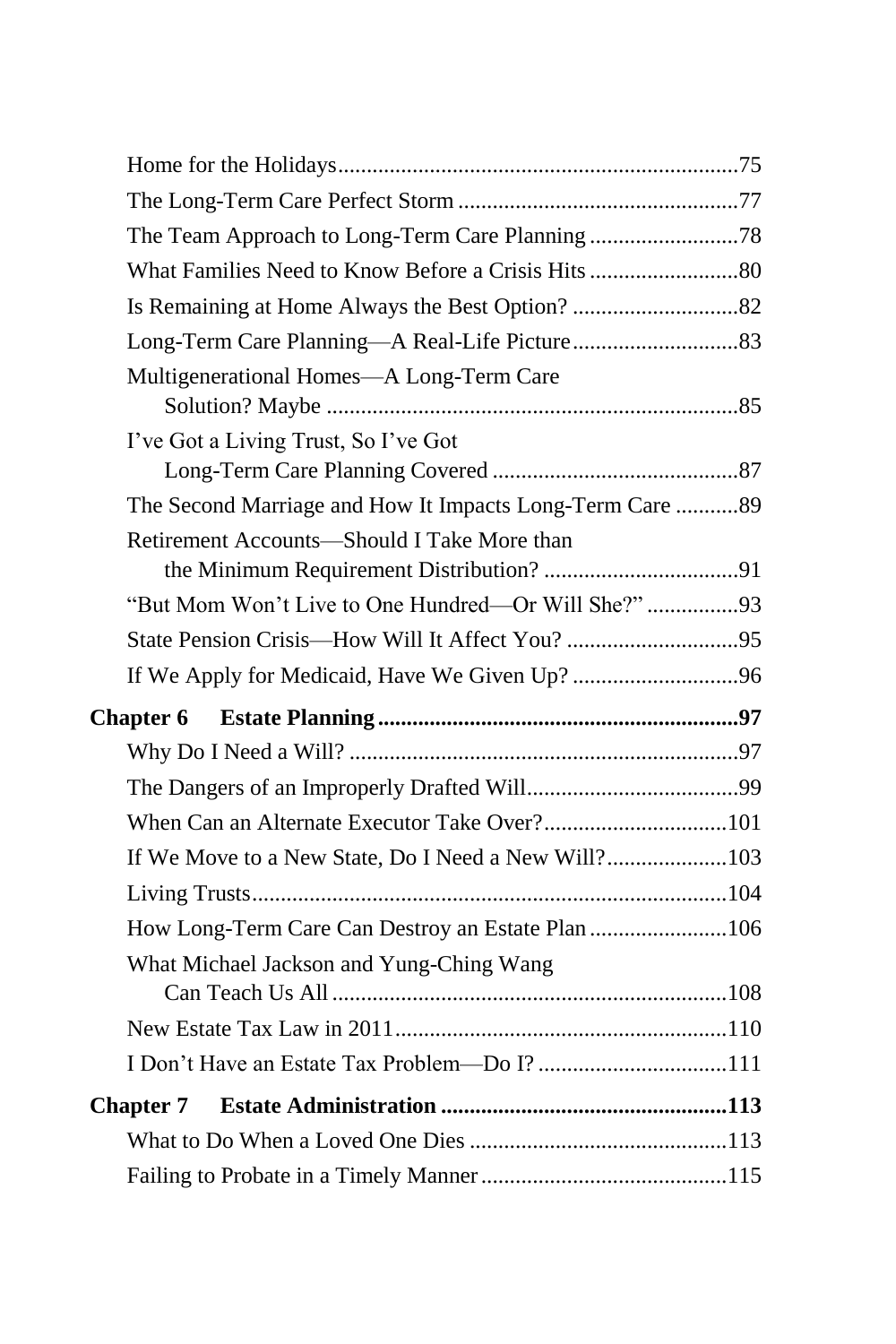|                  | How to Turn a Simple Estate Matter into a Complex Mess117 |  |  |
|------------------|-----------------------------------------------------------|--|--|
|                  | How Harriet's Estate Plan Destroyed Her Family118         |  |  |
|                  | Why Edna's Estate Plan Is No Better Than Harriet's 120    |  |  |
|                  | We Don't Owe Any Estate Tax, So What the Heck             |  |  |
|                  |                                                           |  |  |
| <b>Chapter 8</b> | <b>Powers of Attorney, Health-Care Directives,</b>        |  |  |
|                  |                                                           |  |  |
|                  | What Happens if My Bank Refuses to                        |  |  |
|                  |                                                           |  |  |
|                  | Health-Care Directives—The Right to Make                  |  |  |
|                  |                                                           |  |  |
|                  |                                                           |  |  |
|                  | Guardianship as a Substitute for Poor Planning 130        |  |  |
|                  | Mom Needs Help but Won't Accept It-Can We                 |  |  |
|                  |                                                           |  |  |
| <b>Chapter 9</b> |                                                           |  |  |
|                  | The Big Difference between Medicare and Medicaid134       |  |  |
|                  | Obamacare—What Do Seniors Need to Know? 136               |  |  |
|                  | I'm Turning Sixty-Five—Should I Enroll in Medicare?138    |  |  |
|                  |                                                           |  |  |
|                  | The Best Kept Secret in Long-Term Care Planning 140       |  |  |
|                  | Can I Get Medicaid if I Already Get VA Benefits?  142     |  |  |
|                  | How VA Benefits Could Have Saved One Family 143           |  |  |
|                  | What Happens When a Veteran Dies                          |  |  |
|                  |                                                           |  |  |
|                  |                                                           |  |  |
|                  | Chapter 11 The Effects of Alzheimer's and Dementia 146    |  |  |
|                  |                                                           |  |  |
|                  | One of the Clearest Warning Signs of Dementia 148         |  |  |
|                  |                                                           |  |  |
|                  |                                                           |  |  |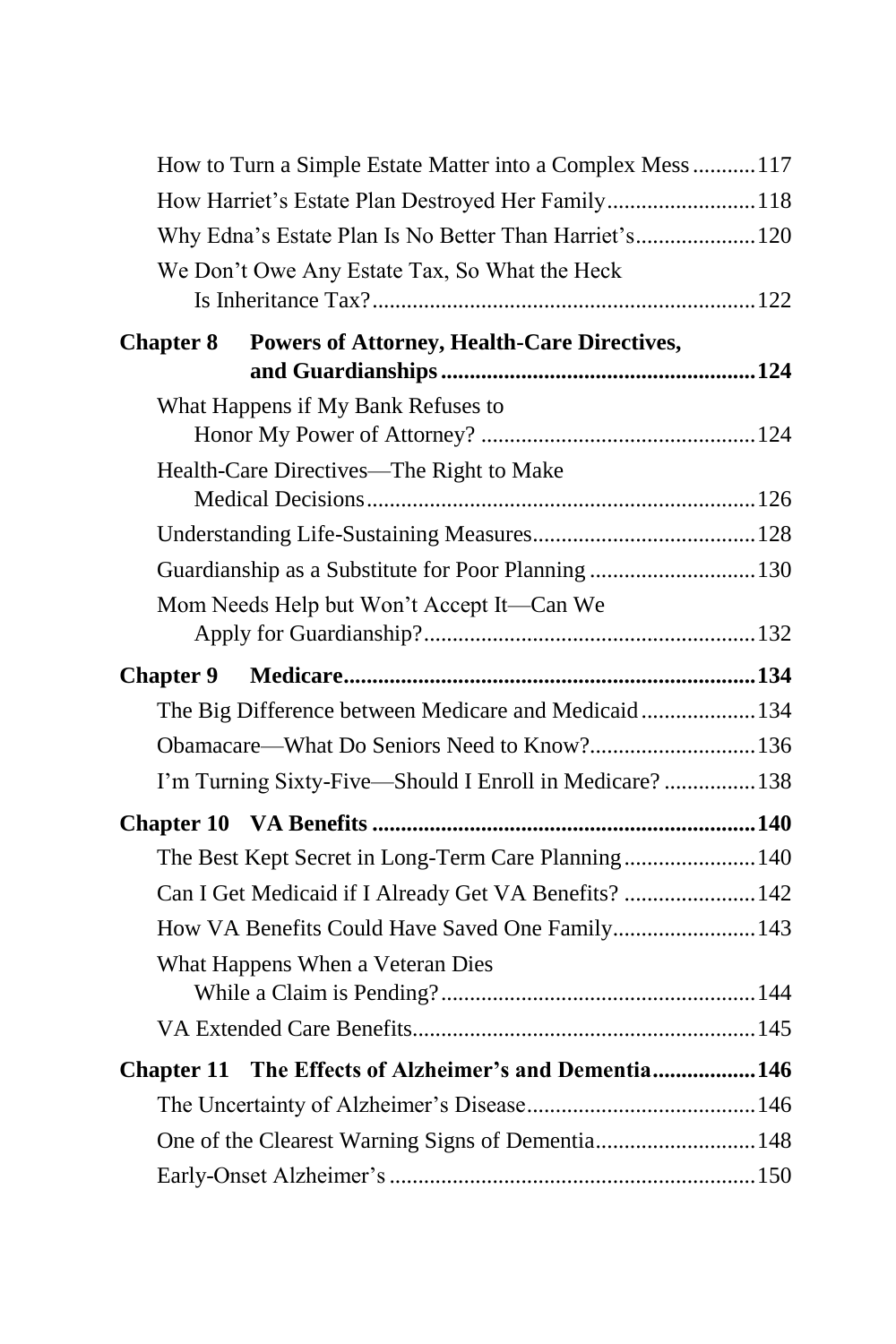| Alzheimer's Disease and Government Shutdowns152              |  |
|--------------------------------------------------------------|--|
|                                                              |  |
|                                                              |  |
|                                                              |  |
|                                                              |  |
|                                                              |  |
|                                                              |  |
| Is a Child Responsible for Not Pursuing Medicaid             |  |
|                                                              |  |
| Assisted-Living Resident with No Money and No Medicaid162    |  |
| Declining Stock Market Leads to Long-Term Care Nightmare 164 |  |
| "It's Dad's Money-He Can Do What He                          |  |
|                                                              |  |
| The Right Way and the Wrong Way to                           |  |
| Dangers of an Unlicensed Home Health Aide 171                |  |
| Why Long-Term Care is a Woman's Worst Nightmare173           |  |
|                                                              |  |
| The Second-Marriage Long-Term Care Problem 176               |  |
|                                                              |  |
|                                                              |  |
| Jim's Grandmother Owes Medicaid \$50,000-Now What?181        |  |
|                                                              |  |
|                                                              |  |
|                                                              |  |
|                                                              |  |
| "I Was Just Following the Medicaid                           |  |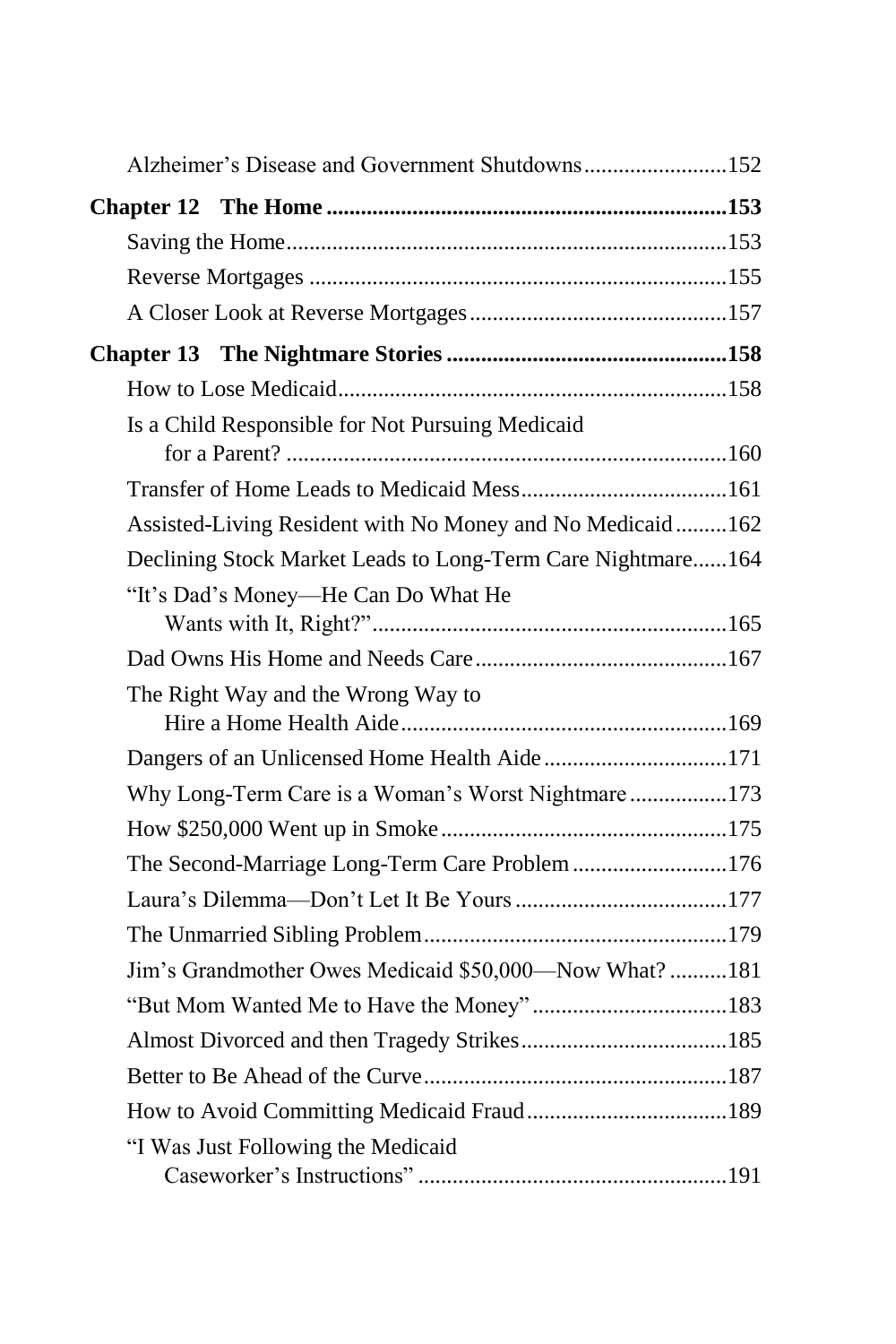| Chapter 14 Alternatives to Nursing Home Care 199    |  |
|-----------------------------------------------------|--|
|                                                     |  |
| Dangers of Putting All Your Eggs in                 |  |
|                                                     |  |
|                                                     |  |
|                                                     |  |
|                                                     |  |
| MetLife Drops Long-Term Care—What Does It           |  |
| The Government's Latest Long-Term Care Solution 208 |  |
|                                                     |  |
| Disabled Child Receives an Inheritance-Will He Lose |  |
| Should I Leave My Disabled Child's Inheritance      |  |
|                                                     |  |
|                                                     |  |
|                                                     |  |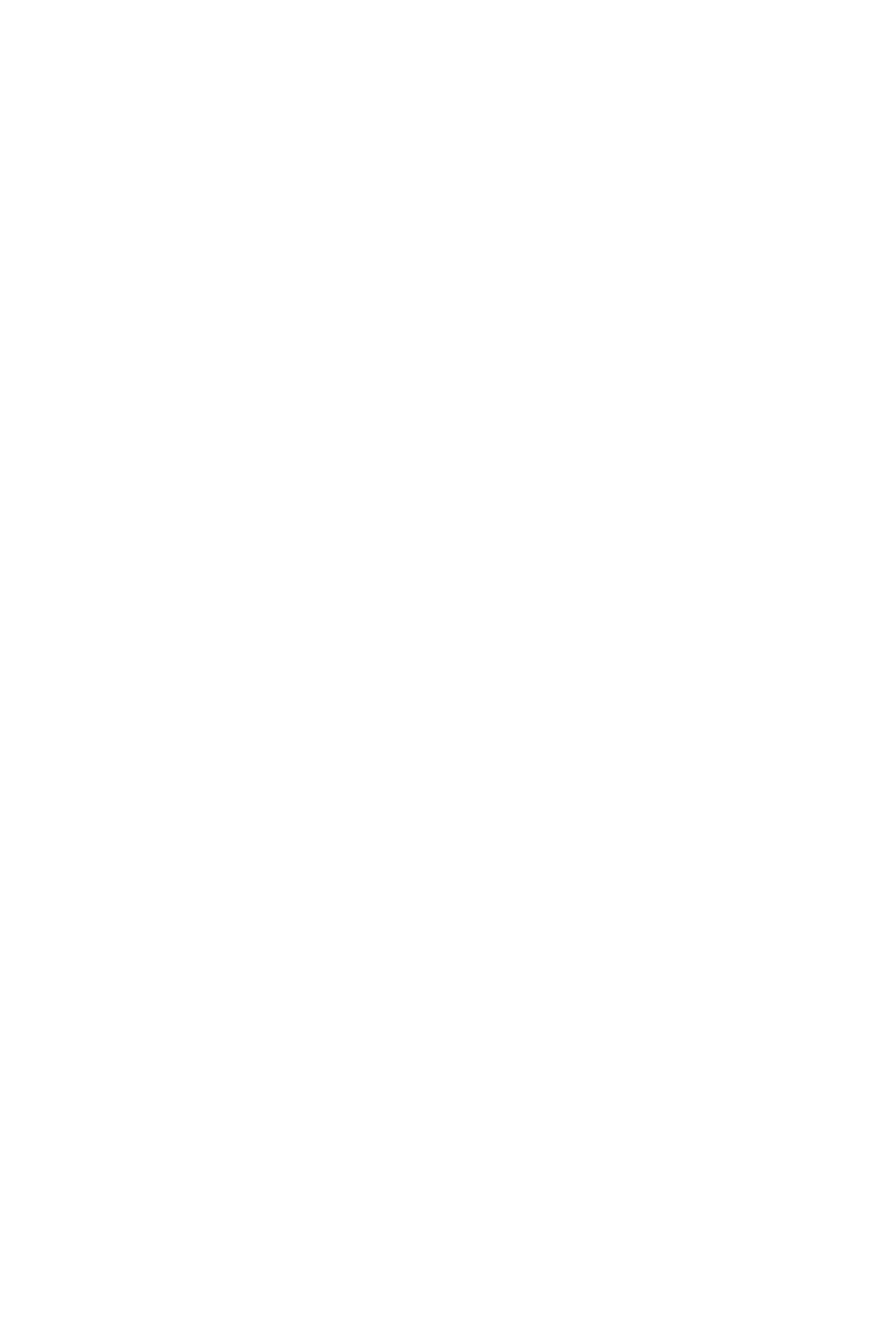#### **Preface**

Facing the enormity of long-term care, whether it be the financial, healthcare, emotional, or psychological issues, is so overwhelming. As an elder law attorney, when I sit down with seniors and their families to explain how we can help them and guide them through that journey, we cover a lot of ground. There are so many factors and scenarios to consider. Planning for long-term care sometimes feels like trying to hit a moving target. Families rarely process it all in one sitting. It usually takes time and repetition to really understand what steps you need to take and why.

I know because I was once in their shoes—in your shoes. Nearly twenty years ago, I was a young attorney representing clients involved in motor vehicle accidents, what is known as personal injury law. I was a novice when it comes to long-term care and what was then a very new field of law called elder law. I also had the good fortune to have wonderful parents who paid for my college and law school education. Of course, this made my parents my clients for life for all legal matters, and that is how I stumbled on long-term care and the legal issues it raises.

My parents were caring, at the time, for both my grandmothers, who lived with them. When my paternal grandmother could no longer live at home, my parents were forced to move her to a nursing home. They turned to me for help getting through the daunting Medicaid process. A few years later, my maternal grandmother entered an assisted living facility, and for the next six years bounced from assisted living to hospital to nursing home and back again as her health steadily declined, until finally she, too, remained in a nursing facility.

That is how my family became my first client. I experienced the same sense of confusion and frustration that an increasing number of families suffer through every year, that my law firm and I help our clients with each and every day.

Yet, there are so many more Americans who we never reach, who don't know that there is help out there and don't know where to turn. It is for those people that I wrote this book. Many of the essays in each chapter are short real-life stories—some are what I would call success stories, and some nightmare stories. My purpose in telling them is not to provoke discussion or thought about long-term care, but to motivate you, the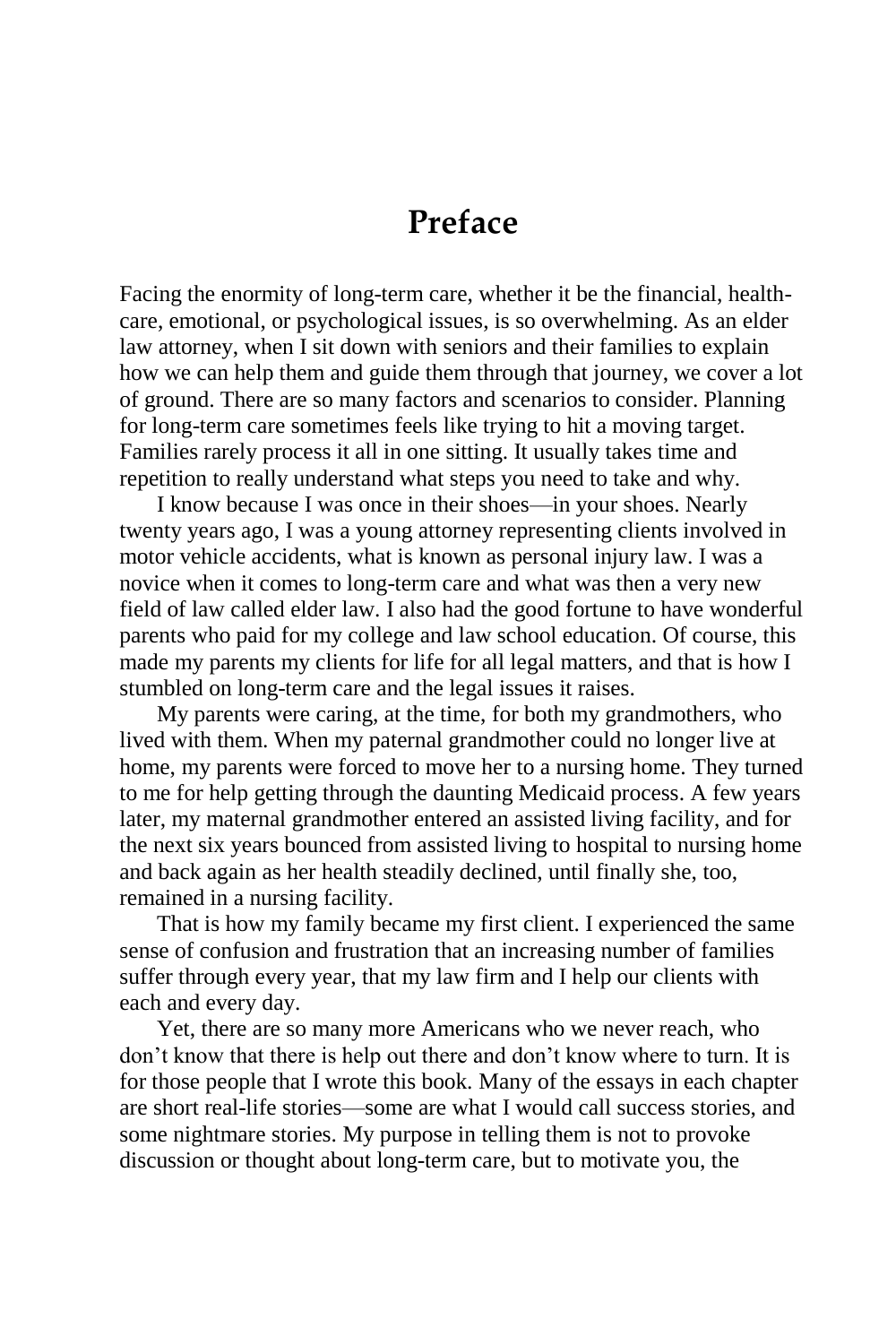reader, to take action now. Providing care for an aging loved one can be one of the most trying times in anyone's life, but it can be so much easier to get through if you are prepared for it and tackle it head on.

Finally, I want to acknowledge and thank all those who have opened up to me and shared their stories. It has been a privilege to work with so many who have allowed my law firm and me to be a resource for families facing an uncertain future due to long-term care needs.

> *Yale S. Hauptman* August, 2011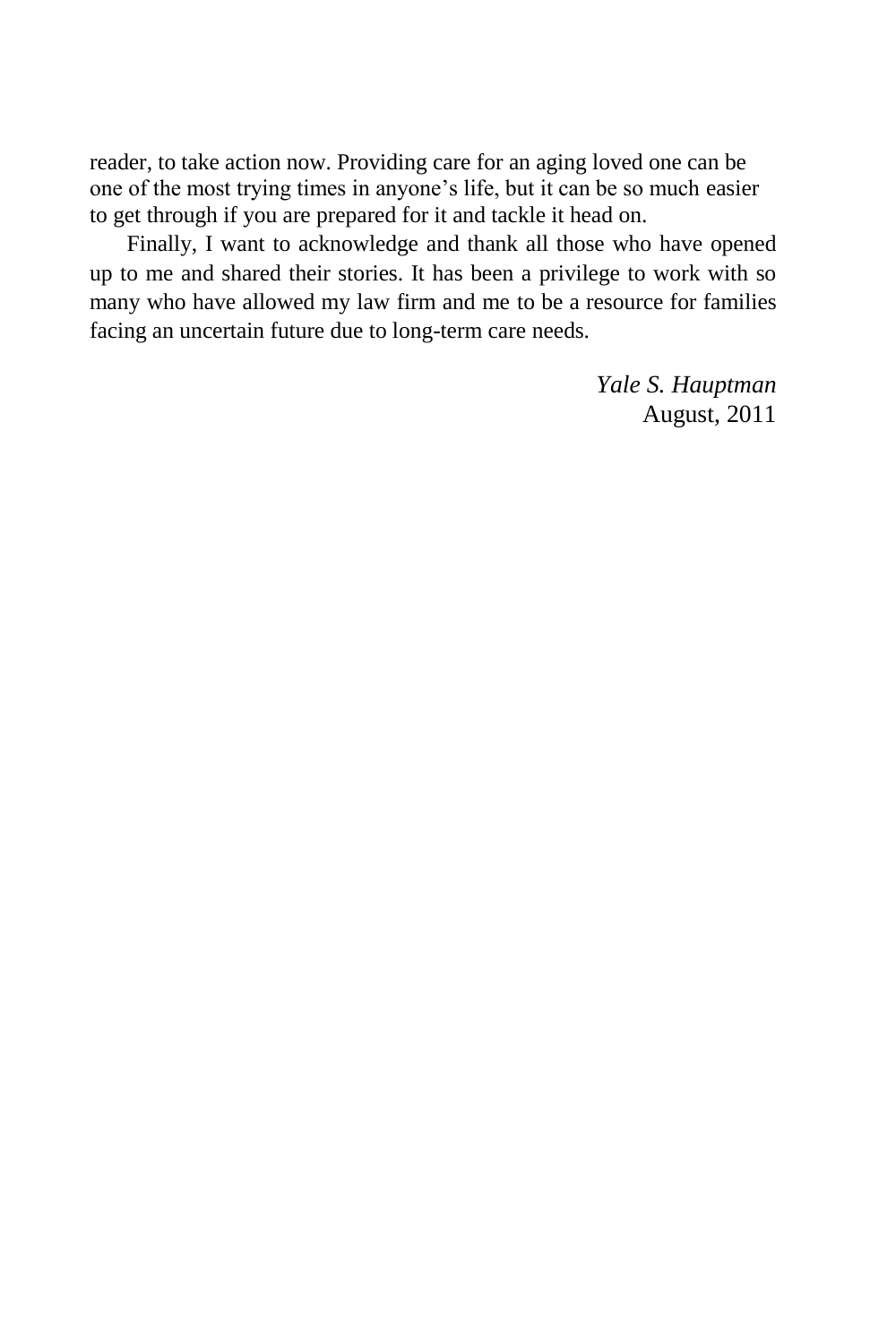#### **Chapter 1**

#### **Introduction**

#### **The Difference between Elder Law and Estate Planning**

When a new client comes to see us, very often the focus of attention begins with the will and estate plan.

Our clients will frequently say, "I want to make sure my assets pass to my family the way I want and that it be done with a minimum of taxes and other expenses."

Sometimes, when I meet someone and tell them that I am an elder law attorney, they invariably reply, "Oh, you do wills and trusts, right?"

So I explain the difference between elder law and estate planning, as follows: An estate plan covers the scenario of, "What happens when I die?" In the case of your assets, how will they be distributed and to whom, and can we do it minimizing estate and inheritance taxes through the use of wills and trusts.

But in today's world, increasingly, the bigger, more difficult question is, "What happens if I live?" By that I mean, what happens if I live but am not healthy and have increased health-care costs and need to rely on others for assistance, either temporarily or on a permanent basis. The estate plan does not address this need. An estate plan can help you answer the first question, but a long-term care plan can help you answer both the first and second questions.

Let's put it another way. An estate plan insures that if you have assets when you die they will be passed in the manner you wish. The key word is "if." The plan will not, however, guarantee that there will be anything left at that time to pass. Your assets could be mostly or entirely wiped out by a lengthy illness, hospital, and/or nursing home stay, leaving your spouse and other heirs with nothing.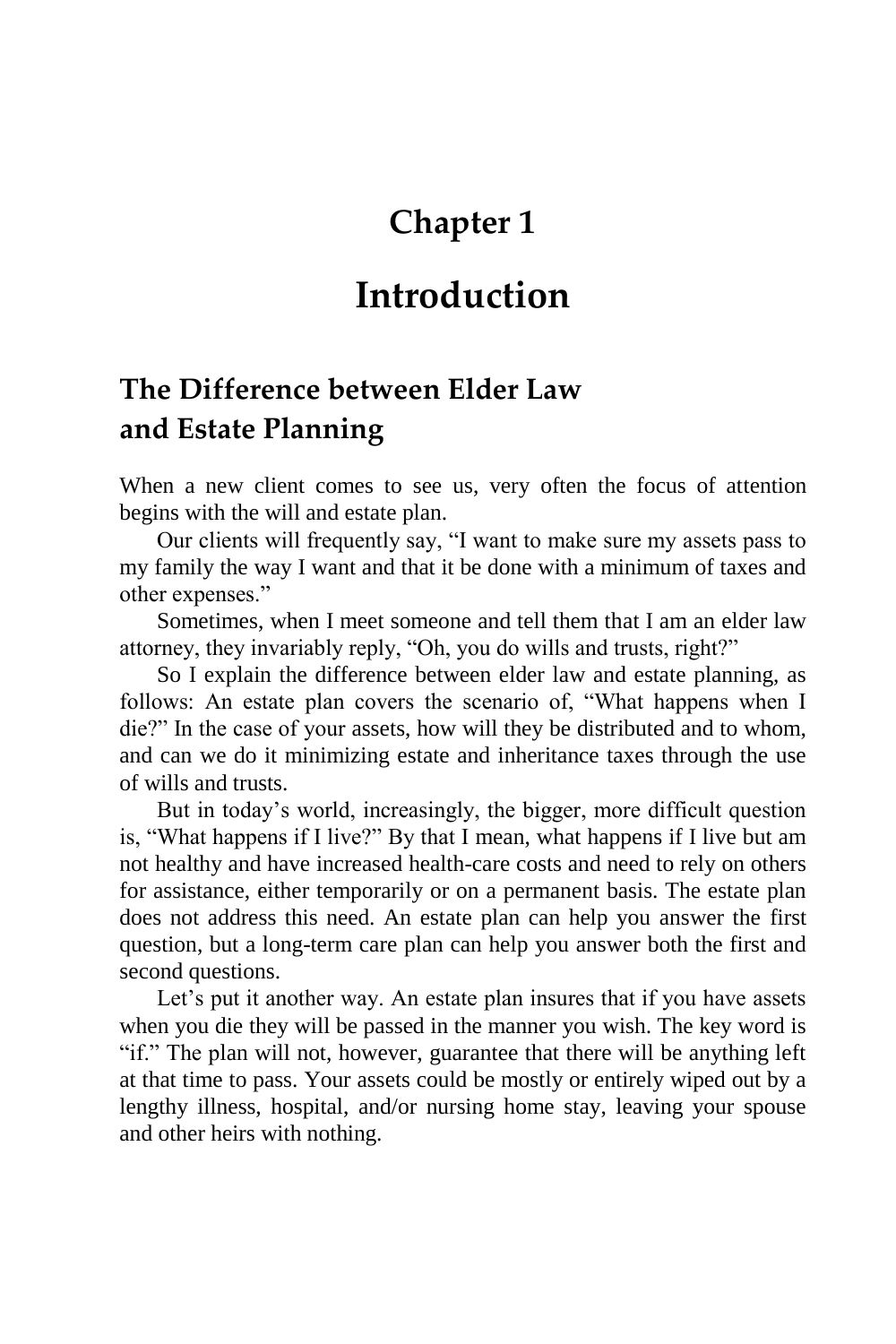#### **Medicaid: The State's Bizarro World?**

You may be a fan of Superman or, like me, Seinfeld, and in that case, are familiar with the term "bizarro" The term is part of popular culture. *Wikipedia's* definition of bizarro is *a weirdly mutilated version of anything*. I am fond of telling clients that entering the "Medicaid world" means one must throw out logic and lifelong habits, which can get you in trouble when attempting to obtain Medicaid benefits. I explain to our clients that much of what we tell them to do is necessarily counterintuitive to what they have done their whole lives because they are entering the bizarro world of Medicaid. Allow me to explain.

I had a conversation last week with a married couple for whom we are preparing a Medicaid application. John is in a nursing home, and Mary is healthy and living at home. I explained to them that Mary can keep half of their countable assets, in their case \$75,000, but that they must spend down to below that dollar amount by the last day of the month directly preceding the month we want to qualify John for Medicaid.

I have had this conversation numerous times with clients in John and Mary's situation, and know all too well that this simple instruction is not always followed. The largest part of most spend downs typically goes to the nursing home. But, as most people do, myself included, we wait until we get a bill before we pay it. If I owe you money, I'm not going to chase after you for a bill. Whenever you get around to it and invoice me, then I'll pay it. The longer the money stays in my bank account, the happier I am.

However, this can get you into big trouble and cost you tens of thousands of dollars if you wait for the nursing home bill. If we want John to be eligible for Medicaid next month and we know that he owes the nursing home \$20,000 for the past two months of care, but the nursing home hasn't yet presented Mary with a bill, it does not matter that Mary and John legitimately owe the facility the money. If that \$20,000 is still sitting in their bank account next month, causing their account balance to exceed \$75,000, John cannot qualify for Medicaid. Even worse than that, he can't even qualify for next month. He has to wait until the following month, which means they will owe the facility another \$10,000, leaving Mary with \$65,000 to live on.

That is why we are so focused on getting our clients to change their habits, which isn't easy to do. Their entire lives John and Mary have paid their bills—after the vendor presents them with an invoice. However, I tell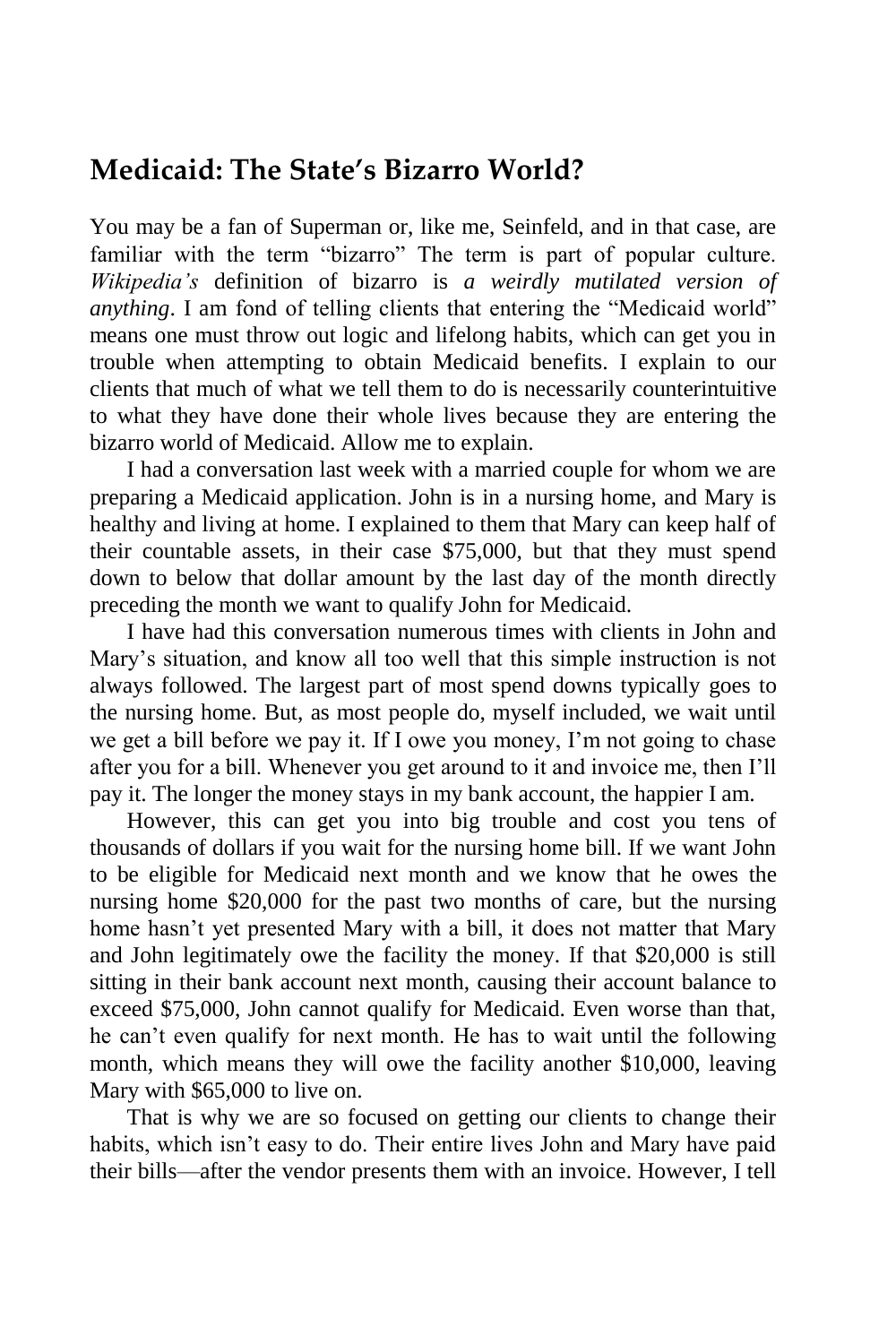them they must get the nursing home to bill them ASAP. Who chases after someone to whom they owe tens of thousands of dollars? However, that's the way it goes in the bizarro world of Medicaid—and why entering this strange land without a knowledgeable guide can literally cost you tens of thousands of dollars.

> *Elder Care Point: Entering the "Medicaid world" means one must throw out logic and lifelong habits, which can get you in trouble when attempting to obtain Medicaid benefits.*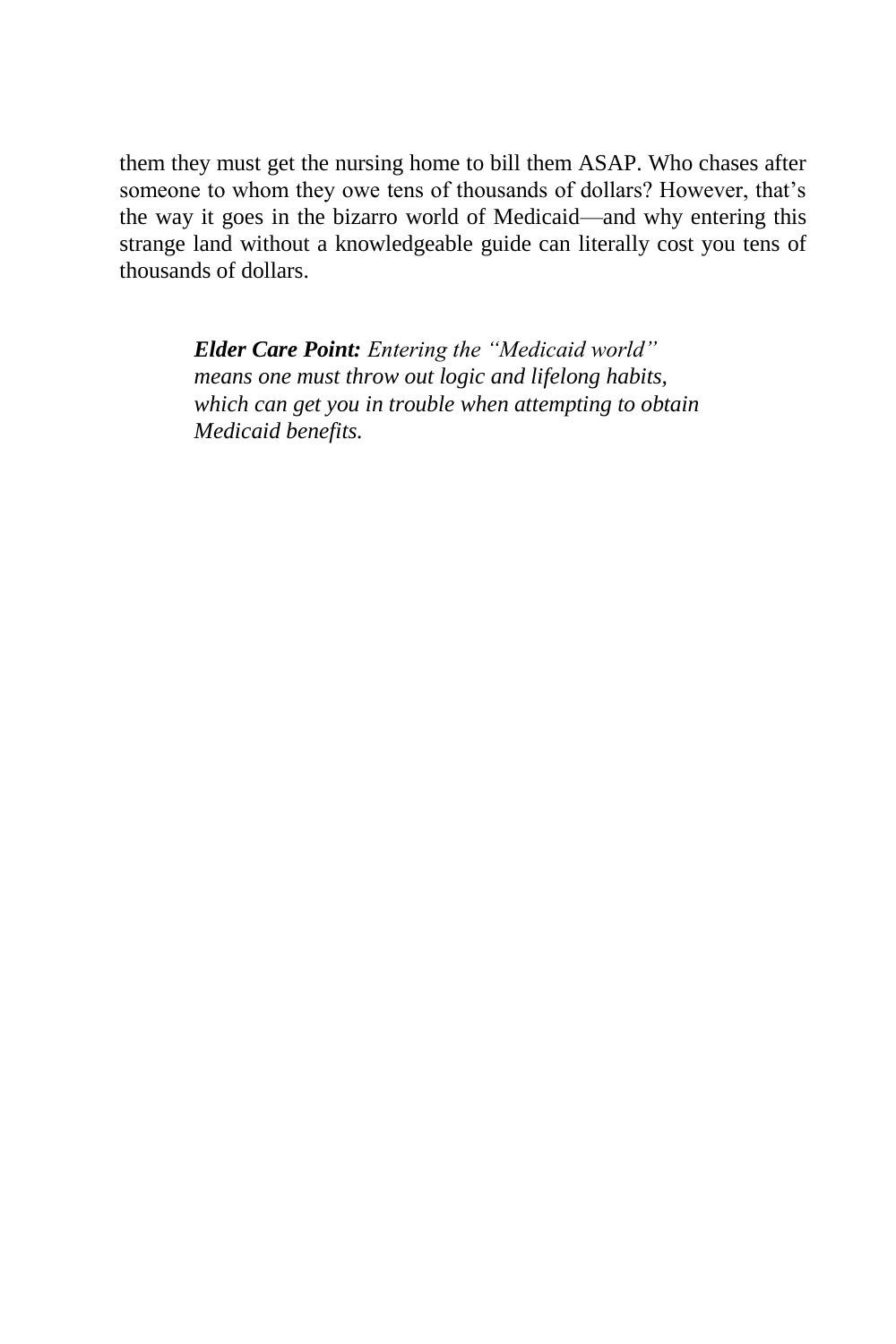#### **The Team Approach to Long-Term Care Planning**

Navigating through the long-term care system usually requires a team of advisors. Although the elder law attorney is, no doubt, a pivotal person, the accountant, financial advisor, and insurance specialist are equally important. And when one piece isn't properly in place, it can be catastrophic. Betty's story is illustrative.

Betty and Tom decided to sell their home in which they raised their four children. They invested the majority of the proceeds in annuities and decided to rent and live on the income from their investments and Social Security. Tom, however, had already exhibited some signs of dementia.

After the sale of their home, Tom's condition deteriorated rapidly. He became restless and, at times, physical with Betty, who weighed a hundred pounds less than Tom. She could no longer keep him at home. Betty came to us for help, thinking she could get Tom on Medicaid in a nursing home. She didn't realize that the \$300,000 she invested in annuities was now a countable asset and would have to be spent down to \$109,560 before Tom could get Medicaid.

Betty was distraught. "I am only sixty-five. How can I live on \$100,000?" she asked me.

I told her not to worry. She could cash in the annuities, buy another home with that money, and keep it, as an exempt asset. After Tom qualifies for Medicaid, she could then resell the home if she wanted, to reinvest for income again.

Then we examined the annuities. That's when I discovered the surrender charges of 7% that Betty would have to pay. Although there was a provision that waived the charges if the owner needed to cash them in for long-term care expenses, the problem was that Betty, and not Tom, was the owner. Betty told me that Tom had definitely been diagnosed with dementia at the time that these decisions were made, but couldn't recall any conversations about long-term care or how to provide for it. Big mistake!

We were able to help Betty get Tom into a quality nursing home. She privately paid for seven months, cashed in the annuities, paid a surrender charge, and bought a home. We helped Betty preserve the majority of their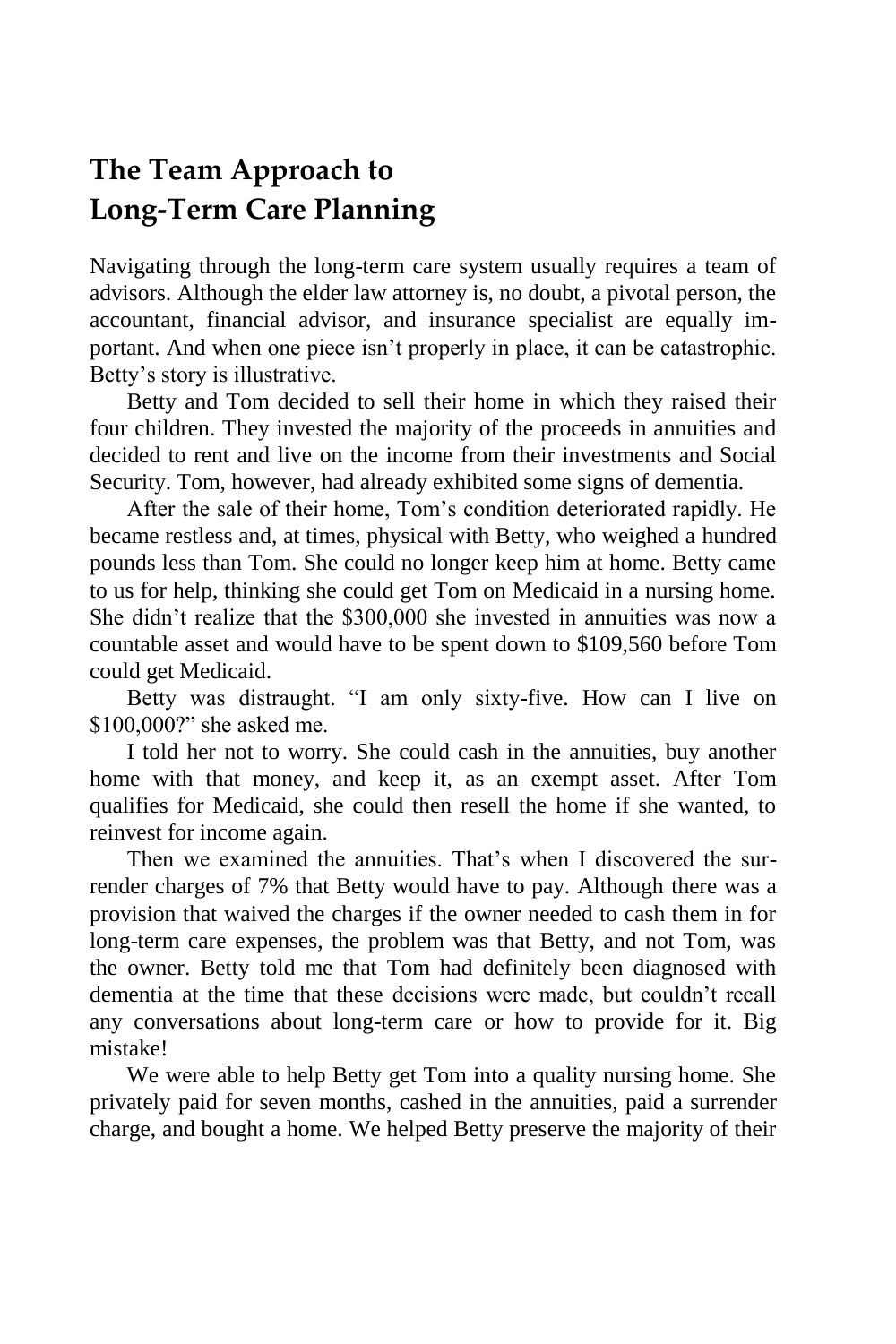savings—money she will need to provide for her own care down the road. But, there are lessons to be learned here.

The result could have been so much better had Betty come to us *before* she sold her home and *before* she bought the annuities. We might have suggested that she wait until Tom entered the nursing home before selling her home. We also would have cautioned Betty about purchasing investments that could easily be liquidated if a large expense (i.e., nursing home care) became necessary. No one thought to ask what would happen if Tom needed care sooner rather than later. And that's why having a team of advisors working together is so important. All tax, financial, and legal aspects of any decision should be analyzed carefully, and that's more than any one advisor is capable of doing.